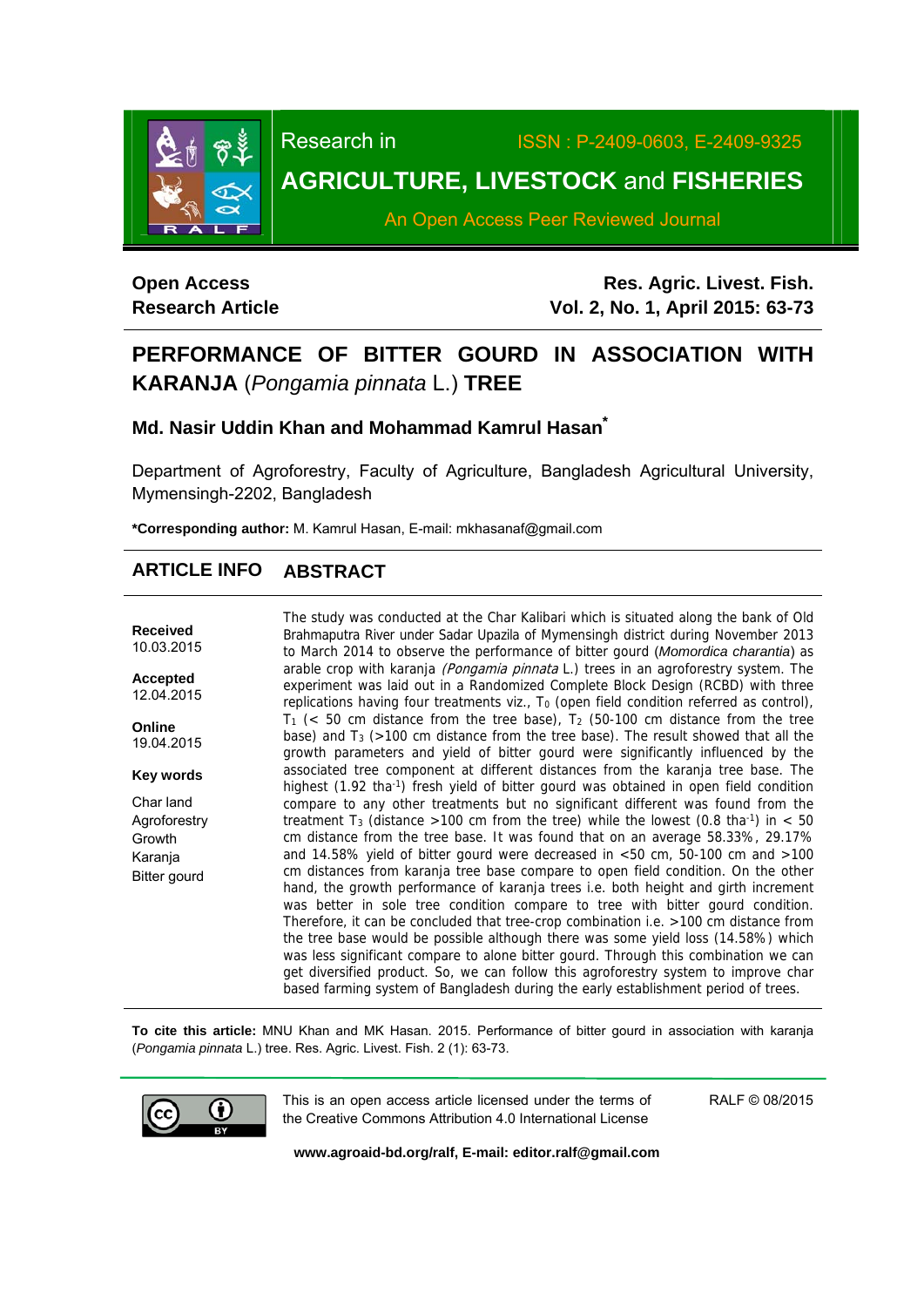# **INTRODUCTION**

Bangladesh is a densely populated and small country with an area of 147,570 km<sup>2</sup>. According to the latest census, the population of the country is over 160 million with an average growing rate of 1.6% and the density of human population is 1033.5/km<sup>2</sup> (Wikipedia, 2015). If the current population growth rate (1.6%) continues, population will increase to 180 million by the year 2025, and the country will face enormous problem for nursing her population. The current forest land of Bangladesh is 2.52 million hectares which is 17.08% of total land area (BFD, 2013).The economy of the country draws its strength and stability mostly from agriculture. The fertility of our land is decreasing day by day due to intensive cropping and use of high input technologies. As a result, the country has been facing acute shortage of food, timber, fruit, vegetable, etc.

 Agroforestry plays a vital role in supplying not only the daily necessities of people but also in maintaining ecological balance. In Bangladesh the scope of agroforestry is vast. The major venues of agroforestry are homestead, roadside, railway side, embankment side, char land, coastal area, deforested area, institutional premises, riverside, etc. Among them char land is the most important venue for practicing agroforestry systems. 'Char' a tract of land surrounded by the waters of an ocean, sea, lake, or stream; it usually means any accretion in a river course or estuary (Chowdhury, 1988). Chars in Bangladesh have been distributed into five sub-areas: the Jamuna, the Ganges, the Padma, the Upper Meghna and the Lower Meghna rivers. There are other areas of riverine chars in Bangladesh, along the Old Brahmaputra and the Tista rivers. But compared to the chars in the major rivers, these constitute much less land area. It is estimated in 1993 that the total area covered by chars in Bangladesh was 1.7 thousand sq km. A large number of populations are living in these char areas and maintaining their livelihood through char based farming systems. Therefore, for increasing production, maintaining ecological balance and improving socio-economic condition of the char land people, integrated approach with crops per vegetables and trees is necessary.

 Bitter gourd (*Momordica charantia*) is important for its quick growing nature and high yielding potential. It is easily cultivated as a companion crop or inter crop. Bitter gourd is a well-known and a very popular vegetable grown successfully throughout Bangladesh. Even this vegetable can successfully grow in association with agroforestry system to get more diversified output from the same land. This vegetable is very low in calories, providing just 17 calories per 100g. Nevertheless, its fruits are rich in phytonutrients like dietary fiber, minerals and vitamins. Bitter gourd notably contains phyto-nutrient, polypeptide-P; a plant insulin known to lower blood sugar levels. In addition, it composes hypoglycemic agent called charantin. *Charantin* increases glucose uptake and glycogen synthesis in the cells of liver, muscle and adipose tissue. Recently reported that bitter gourd is more effective for treating HIV infection (USDA, 2013). Karanja (*Pongamia pinnata*), a tree species which can survive in the water logged condition and also can stabilize soil. However, the fertility of our land is decreasing rapidly due to intensive cropping and use of high input technologies. During winter season char land is a unique area for vegetables production where land is fertile due to siltation and irrigation requirement is less or easy. For this reason present study was undertaken to observe the performance of bitter gourd in association with karanja tree in the Char Kalibari in the bank of Old Brahmaputra River, Mymensingh.

## **MATERIALS AND METHODS**

#### **Experimental site and geographical position**

 The experiment was carried out at the experimental farm in the SPGR project field Char Kalibari, Mymensingh Sadar, under the control of Department of Agroforestry, Bangladesh Agricultural University, Mymensingh, during the period from November 2013 to March 2014. The district Mymensingh is located between 24°38'3" north and 90°16'4" east latitude. Total area of this district is 4394.57 km<sup>2</sup> and situated on the west bank of Brahmaputra River. The district has total 12 upazila and the study area i.e. Char Kalibari belong to the Mymensingh sadar upazila. The geographical position of Char Kalibari located between 24°45′ to 45'40" north and north and 90°24'4" to 90°24'44" east latitude (Wikipedia, 2014 and Figure 1). Total area of this char land is about 2.57 km<sup>2</sup> where cultivated land is about 175 ha, 10 ha wetland, 40 ha fallow land, 23 ha household and rest forest area. Total population is 2350 of which 1238 male and 1112 female (Source: Six no. Char Ishwardia union parishad office records, 2014).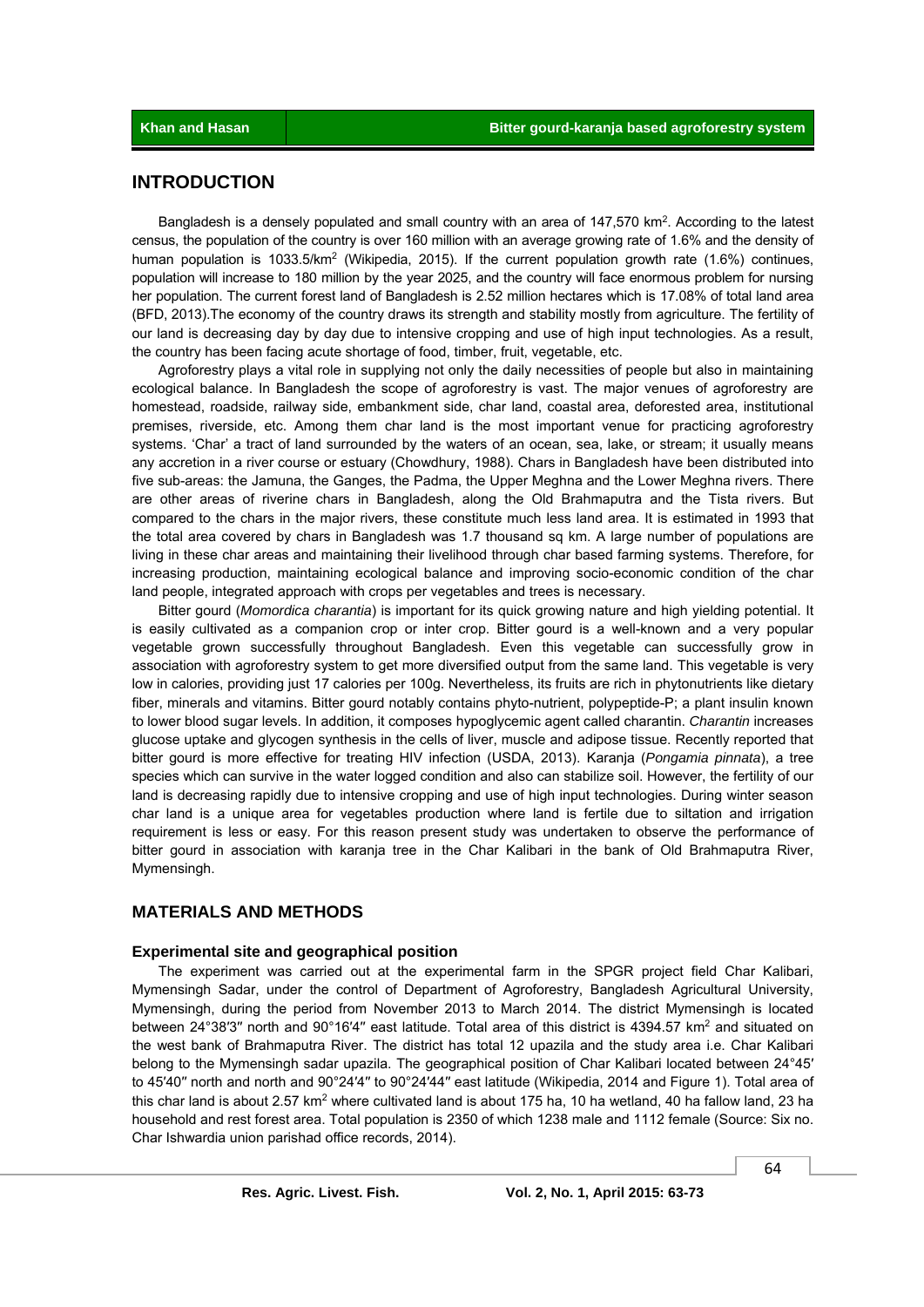### **Characteristics of soil and climate**

 Char Kalibari is one of the char land area of Mymensingh district located at the Old Brahmaputra river side. The topography of the field is medium high land above flood level belonging to the Old Brahmaputra flood plain agro-ecological zone-9. It is characterized by non-calcareous dark grey flood plain soil having pH values from 6.5 to 6.8 (FAO, 1988). Most of the soil has silty to clay texture. The climate at the locality is subtropical in nature. It is characterized by high temperature and heavy rainfall during kharif season (April to September) and a scanty rainfall during rabi season (October to March). The overall relative humidity remains high almost all over the year except the winter.



 **Figure 1.** A map of Mymensingh district including Sadar upazila showing the location of the study area (Char Kalibari)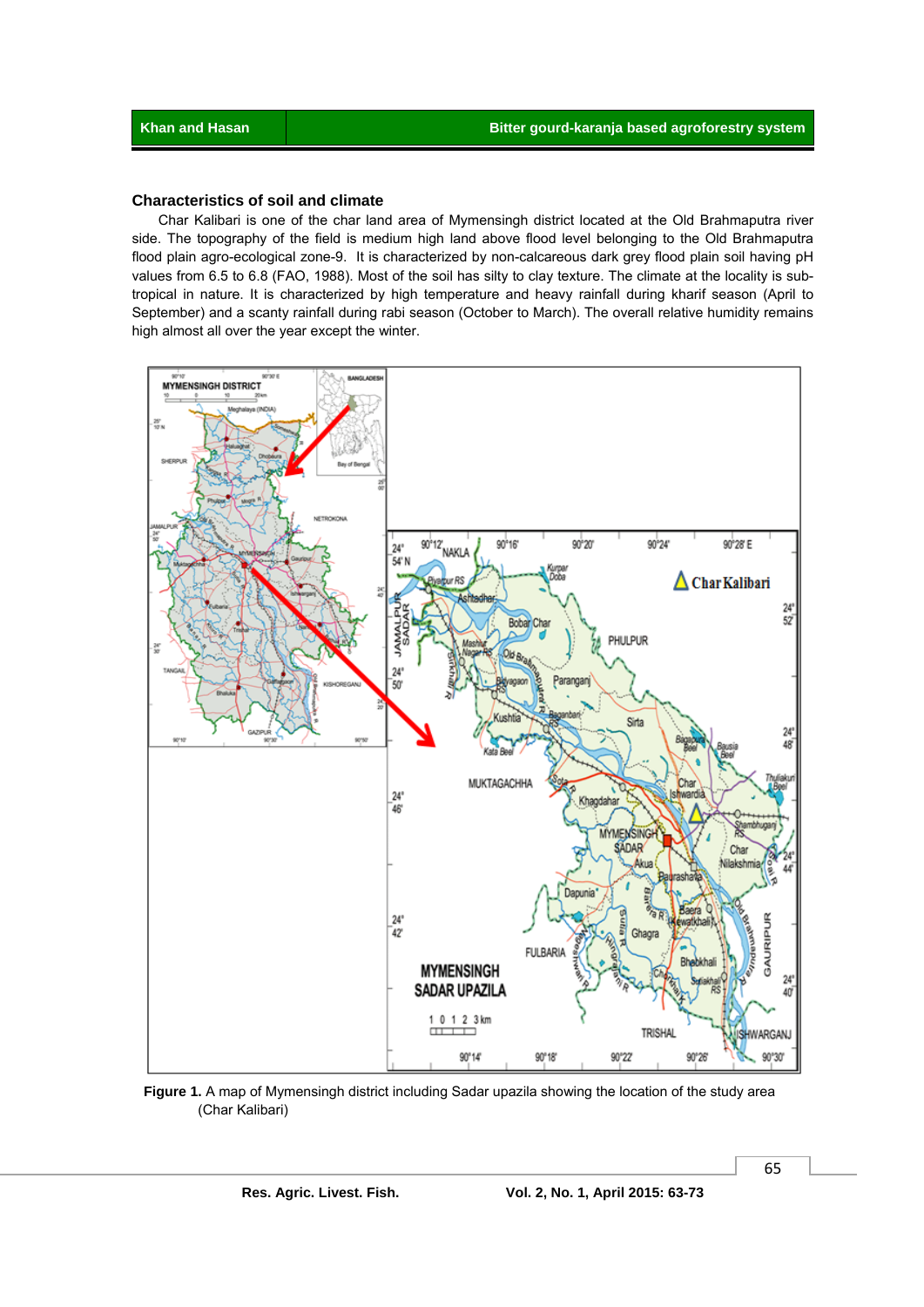#### **Tree and plant materials**

 In this study we considered three year's old previously established karanja (*Pongamia pinnata*) tree as test tree component and bitter gourd (*Momordica charantia*) as plant material.

#### **Land preparation**

 The experimental land was first opened on Ist November 2013 and the operation was done by spade. At first the soils at the base of trees were loosening very well and made friable. Then the land was kept fallow for few days. All the crop residues and weeds were removed from the field and finally the land was properly leveled. Only recommended dose (5 tha<sup>-1</sup>) of well decomposed cowdung was applied for the crop during final land preparation. No chemical fertilizer was applied.

#### **Experimental design and treatment combination**

 The experimental design was laid out in a Randomized Complete Block Design (RCBD) with three replications. Four treatments considering the distance from tree to bitter gourd were viz. T<sub>0</sub>= Open field referred as control, T<sub>1</sub>= <50 cm distance from the tree, T<sub>2</sub>= 50-100 cm distance from the tree and T<sub>3</sub>= >100 cm distance from the tree.



**Figure 2.** Layout of the experiment

#### **Test crop establishment and management**

Bitter gourd seeds were directly sown in the experimental plot on 5<sup>th</sup> November 2013. After seed sowing, necessary intercultural operations were done properly. To keep the plots free from weeds, weeding was done three times for experimental plots. The plots were irrigated by using water cane to supply sufficient soil moisture for the vegetable. Mulching was used to conserve water. Emergence of bitter gourd seedling was started after two weeks from the date of seed sowing. Bitter gourd seedlings were thinned out at three times. First thinning was done at 15 days after sowing while second and third thinning was done at 5 days interval from every thinning. No pesticide and fungicide were used in the experimental field for tree-vegetable association.

#### **Sampling and data collection**

 Bitter gourd was harvested at 90 days after seed sowing. It was harvested at several picking. Five bitter gourd plants were randomly selected from each unit plot to record the morphological and yield contributing characters viz. vine length (cm), total leaves per plant, number of primary branches per plant, number of female and male flower per plant, number of fruits per plant, individual fruit weight (g), fresh and dry yield of fruits (tha<sup>-1</sup>). All the above parameters were taken in three stages of bitter gourd growth like vegetative, flowering and harvesting stage except the fruit yield.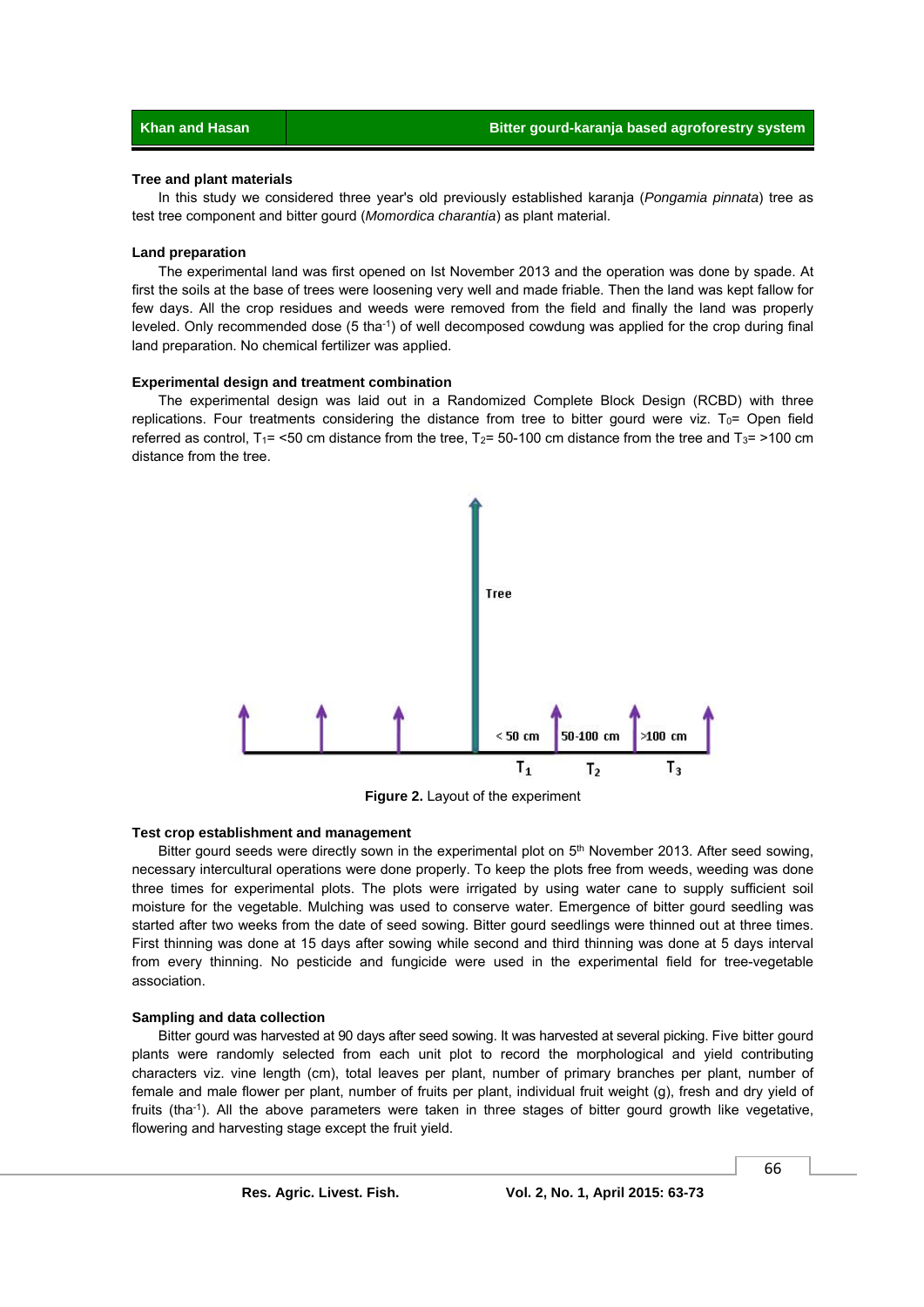#### **Data analysis**

 Data were statistically analyzed by using MSTAT-C and wasp2 (Web Agri Stat Package) software package to find out the statistical significance of the experimental results. The analysis of variance for each of the studied parameter was done by F (variance ratio) test. The mean differences were evaluated by Duncan's New Multiple Range Test (DMRT) (Gomez and Gomez, 1984) and also by Least Significant Difference (LSD) test.

# **RESULTS AND DISCUSSION**

#### **Morphological characteristics and yield performance of bitter gourd (***Momordica charantia***)**

#### **Vine length (cm)**

 From the Table 1, it was found that the highest vine length of bitter gourd was 45.33 cm, 70.00 cm and 96.00 cm produced by  $T_0$  (open field without treatment) and the lowest was 36.33 cm, 56.66 cm and 69.33 cm in treatment T<sub>1</sub> at 40, 90 and 120 days after sowing, respectively. Among the distance treatments T<sub>3</sub> (>100 cm) distance from the tree base) produced the highest (43.00 cm, 64.00 cm and 88.66 cm) vine length at all growth stages of bitter gourd plant. Masfikha (2013) and Rahman (2013) studies on bitter gourd cultivation in association with fruit trees and three selected tree species during winter season and found the similar findings in case of vine length which were supportive to the present study. Alam et al. (2012), Mallick et al. (2013), Rahman et al. (2013), Bali et al. (2013) and Ahmed et al. (2013) also performed the various experiment on different trees and crops under agroforestry system to evaluate their growth performance and observed that the more or less similar findings which were supported by the present study.

#### **Number of primary branches per plant**

 The maximum average number of primary branches per plant was 3.33, 5.33 and 6.66 in vegetative, flowering and harvesting stage, respectively which was produced by open field referred as control or without associated tree while treatment T<sub>3</sub> (>100 cm distance from the tree base) produces highest number of primary branches (2.33, 3.66 and 5.33 per plant in all three stages, respectively) among the distance treatment. The minimum average number of branches per plant was obtained from the treatment  $T_1$  (<50 cm distance from the tree base) in all growth stage which was 1.33, 2.33 and 2.33, respectively (Table 1). This result indicated that the open field or control condition noticed the maximum branch number per plant than other distance treatment with associated tree. Similar observation also obtained by Islam et al. (2008) who evaluated that the performance of winter vegetables under guava-coconut based multistrata agroforestry system. Rahman et al. (2013) conducted an experiment to see the performance of sweet gourd grown in association with akashmoni saplings and found that the similar type of results which was supported to the present findings.

#### **Number of leaves per primary branch**

 Different treatments showed significant effect on number of leaves per primary branch of bitter gourd in all examined stage. Table 1 revealed that the maximum number of leaves per primary branch of bitter gourd in vegetative, flowering and harvesting stage (25.66, 58 and 34.33, respectively) was produced by  $T_0$  treatment (open field or without treatment) while second maximum number of leaves per plant (20, 51 and 32.66) was produced under T3 treatment (>100 cm distance from the tree base) in all three stage which was also highest among the distance treatments. In contrast, the minimum number of leaves per primary branch was 15.33, 34 and 22.66 in vegetative, flowering and harvesting stage, respectively at  $T_1$  treatment (<50 cm distance from the tree base). Rakib (2013) and Uddin (2013) were conducted studies on radish and carrot in association with akashmoni and fruit trees during winter season and observed the similar findings which were strongly supported by the above findings. Masfikha (2013) and Rahman (2013) found the similar findings in their studies which were supportive to the present study.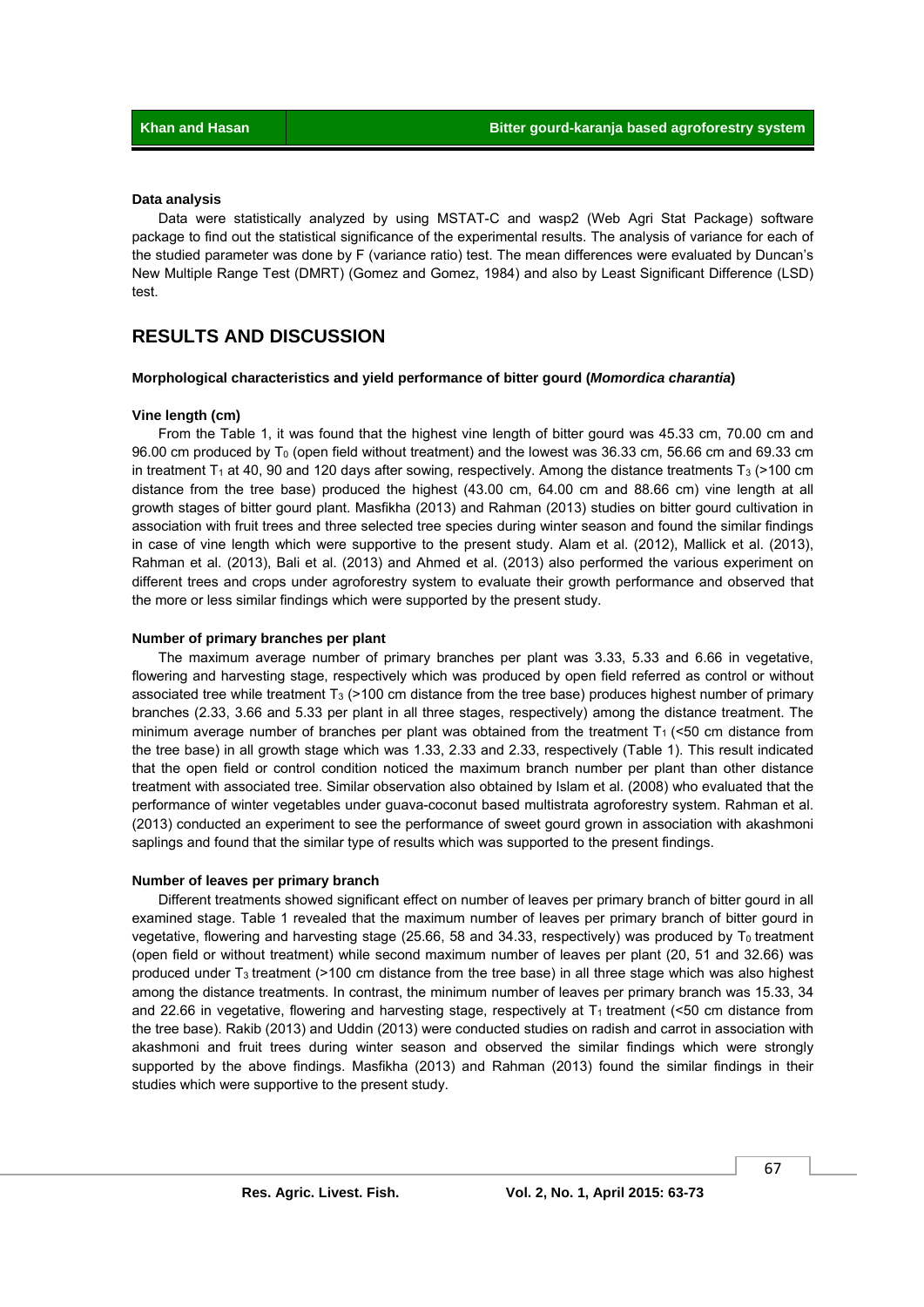| Treatmen<br>5                                                                                                                 |                         | Vine length (cm)       |                         |                   | branches/plant<br>No. of primary |                         |                  | Leaves/primary branch                                                         |                         |                                                                                                                                                |                   |                     |                              |
|-------------------------------------------------------------------------------------------------------------------------------|-------------------------|------------------------|-------------------------|-------------------|----------------------------------|-------------------------|------------------|-------------------------------------------------------------------------------|-------------------------|------------------------------------------------------------------------------------------------------------------------------------------------|-------------------|---------------------|------------------------------|
|                                                                                                                               | <b>Vegetative stage</b> | <b>Flowering stage</b> | <b>Harvesting stage</b> | Vegetative stage  | <b>Flowering stage</b>           | <b>Harvesting stage</b> | Vegetative stage | <b>Flowering stage</b>                                                        | <b>Harvesting stage</b> | Female flower/plant                                                                                                                            | Male flower/plant | No. of fruits/plant | Fresh weight of single fruit |
| ⊢°                                                                                                                            | 45.33 a                 | 70.00 a                | ω<br>96.00              | <b>U</b><br>3.33i | 4<br>5.33                        | ω<br>5.66               | 25.66 a          | 58.00 a                                                                       | a<br>34.33              | w<br>20.66                                                                                                                                     | 96.00 a           | 23.00 a             | ω<br>33.50                   |
| F                                                                                                                             | 36.33 b                 | 56.66 d                | ਹ<br>69.33              | 1.33c             | 2.33c                            | 2.33 <sub>b</sub>       | 15.33 c          | 34.00 d                                                                       | 22.66 c                 | 13.00c                                                                                                                                         | 78.66 d           | 14.00 d             | $\circ$<br>22.82             |
| $\mathsf{L}^{\alpha}$                                                                                                         | 41.33 ab                | 60.66 bc               | $\circ$<br>76.66        | $1.67$ bc         | 2.66 c                           | œ<br>4.66               | 18.33b           | 44.66 c                                                                       | 30.00 b                 | 17.00 b                                                                                                                                        | 83.66 c           | 18.33c              | Q<br>29.68                   |
| $\mathsf{L}^{\circ}$                                                                                                          | 43.00 a                 | 64.00b                 | ء<br>88.66              | 2.33 <sub>b</sub> | 3.66 b                           | 5.33 a                  | 20.00b           | 51.00 b                                                                       | 32.66 a                 | 18.66 ab                                                                                                                                       | 90.66 b           | 20.33 b             | æ<br>32.43                   |
| Level of<br>.gi                                                                                                               |                         | $\bf{*}$               | $\bf{*}$                | $\ddot{*}$        | $\ast$                           | $\ast$                  | ×                | $\ddot{*}$                                                                    | $\stackrel{*}{*}$       | $\stackrel{*}{*}$                                                                                                                              | $\stackrel{*}{*}$ | $\ddot{*}$          | $\ddot{*}$                   |
| Note: T <sub>0</sub> = Control condition, T <sub>1</sub> = <50 cm distand<br>a column figures having the same letter (s) do n |                         |                        |                         |                   |                                  |                         |                  | ot differ significantly; * & ** Significant at 5% and 1% level of probability |                         | be from tree base, T <sub>2</sub> = 50-100 cm distance from tree base, T <sub>3</sub> = >100 cm distance from tree base; sig.=significance; in |                   |                     |                              |

Table 1. Morphological characteristics of bitter gourd during vegetative, flowering and harvesting stages in association with karanja tree **Table 1.** Morphological characteristics of bitter gourd during vegetative, flowering and harvesting stages in association with karanja tree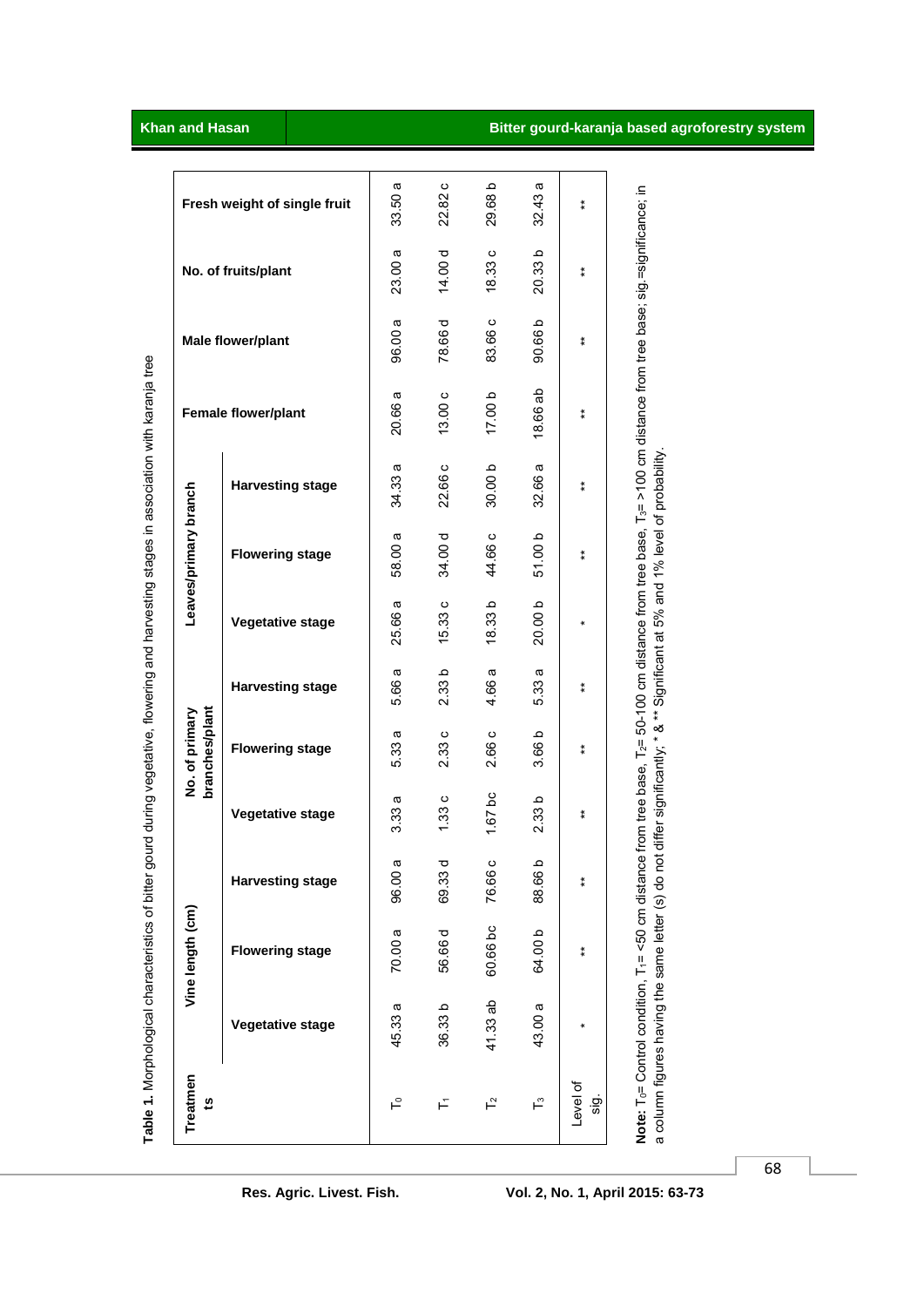#### **Number of female flowers per plant**

 Number of female flowers per plant is the most important yield contributing character which was significantly influenced by different distance of growing bitter gourd under karanja tree. The highest number of female flowers per plant (20.66) was found in  $T_0$  (open field referred as control) while treatment T<sub>3</sub> (>100 cm distance from the tree base) produces the second maximum (18.66) which was statistically similar with control treatment. The treatment  $T_2$  (50-100 cm distance from the tree base) recorded the third maximum number of female flowers per plant (17) which was also statistically similar to the treatment T3. The lowest number of female flowers per plant (13) was found under close contact of the tree i.e.  $T_1$  treatment and it was probably due to poor photosynthetic capacity and resource pool competition between trees and bitter gourd (Table 1). Masfikha (2013) and Rahman (2013) were conducted studies on bitter gourd cultivation in association with fruit trees and three selected tree species during winter season and obtained the similar findings which were highly supportive to the present study results. Similar observation was obtained by Rahman (2013) who reported that except plant height all others morphological characters of three vegetables (tomato, brinjal and chilli) were performed better in open field condition rather than distance treatments from the akashmoni tree base.

#### **Number of male flowers per plant**

 Number of male flowers per plant is another important yield contributing character which was significantly influenced by different distance of growing bitter gourd from the test sample karanja tree. The highest number of male flowers per plant (96) was produced in open field referred as control treatment and the lowest number of female flowers per plant (78.66) was in  $T_1$  treatment. On the other hand, among the distance treatments,  $T_3$ (>100 cm distance from the tree base) produces the highest number of male flowers per plant (90.66) (Table 1). Rahman (2013) obtained the similar findings in case of tomato, brinjal and chilli grown in association with akashmoni tree under agroforestry system which was supported to the present study result. Masfikha (2013) and Rahman (2013) were mentioned the similar findings in their studies on bitter gourd cultivation in association with fruit trees and three selected tree species during winter season which were helpful to the present study.

#### **Number of fruits per plant**

 Number of fruits per plant was significantly influenced by different distance of growing bitter gourd under karanja tree. The highest number of fruits per plant (23.00) was produced in T<sub>0</sub> treatment while treatment T<sub>3</sub> (>100 cm distance from the tree base) produces the second highest number of fruits per plant (20.33). The lowest number of fruits per plant (14.00) was produced under close contact of the tree base i.e. treatment T<sub>1</sub>. It was probably due to poor photosynthetic capacity and resource pool competition between tree and bitter gourd (Table 1). Similar results also obtained by Basak et al. (2009) who reported that the yield contributing characters of three vegetables increased gradually with the increase of planting distance from the Lohakat (Xylia *dolabriformis*) tree base. Alam et al. (2012), Mallick et al. (2013), Rahman et al. (2013), Bali et al. (2013) and Ahmed et al. (2013) also conducted the various experiment on different tree and crop grown under agroforestry systems and reported those findings which were supported by the present study.

#### **Fresh weight of single fruit (g)**

 Fresh weight of single fruit of bitter gourd was also significantly influenced by different distance from the karanja tree base. The highest fresh weight of single fruit (33.50 g) was recorded in  $T_0$  (open field referred as control) while statistically similar fresh weight of single fruit (32.43 g) was produced at >100 cm distance from the sample tree base. The lowest fresh weight of single fruit (22.82 g) was found in <50 cm distance from the tree base (Table 1). Similar findings obtained by Masfikha (2013) and Rahman (2013) in their studies which were highly supportive to the present study. Alam et al. (2012), Mallick et al. (2013) and Rahman (2013) also obtained the helpful findings on different tree and crop association under agroforestry systems which were supported by the present study.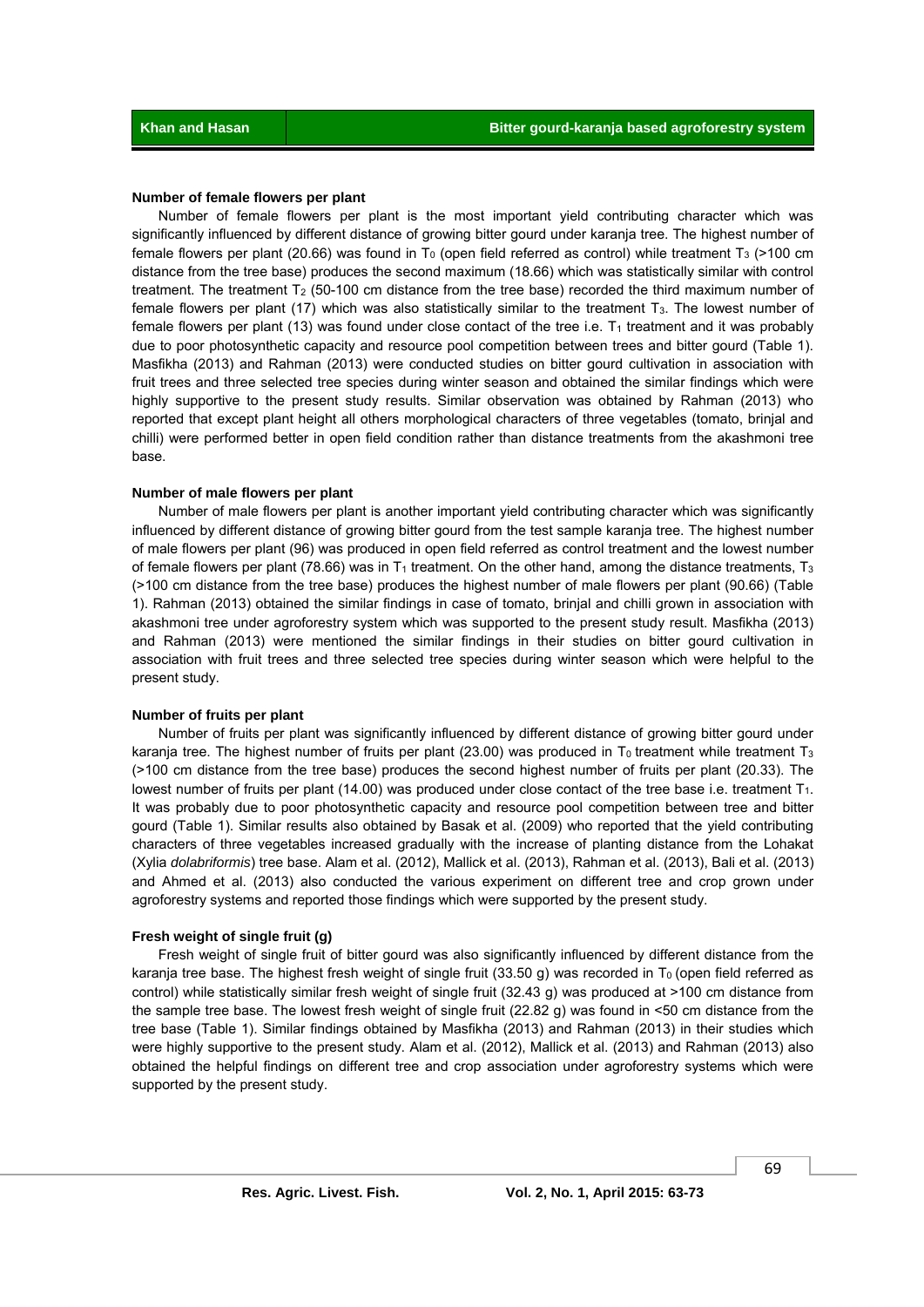#### **Yield of bitter gourd (***Momordica charantia***)**

#### **Fresh yield of bitter gourd (tha-1)**

 The fresh yield of bitter gourd (tha-1) was affected significantly due to effect of different treatments (Figure 3). As evident from the observation of figure 3, the highest fresh (1.92 t/ha) yield of bitter gourd was obtained from the treatment  $T_0$  referred as control or without tree association. While the lowest fresh (0.80 tha<sup>-1</sup>) yield was obtained from the closest distance treatment  $T_1$  (<50 cm distance from the tree base). Among the distance treatments, >100 cm distance from the tree base produced the highest fresh yield (1.64 tha<sup>-1</sup>) which was statistically similar to that of the control treatment. It is stated that literally there is some yield loss but statistically there was no significant yield loss in compare to control treatment. Masfikha (2013) and Rahman (2013) found the similar findings in case of fresh yield of bitter gourd in their studies which were supportive to the present study. Basak et al. (2009) mentioned that the yield contributing characters of radish, tomato and soybean were increased gradually with the increase of planting distance from the Lohakat (*Xylia dolabriformis*) tree base which was strongly supported to the present result. Sayed et al. (2009) also found the similar results in their study on interaction effects of vegetables in association with two years old Telsur (*Hopea odorata*) sapling. Alam et al. (2012), Mallick et al. (2013), Rahman et al. (2013), Bali et al. (2013), Rakib (2013), Uddin (2013) and Ahmed et al. (2013) also observed that the more or less similar findings in their studies which were highly supported by the present study results.

#### **Dry yield of bitter gourd (tha-1)**

From figure 4, the highest dry (0.15 tha<sup>-1</sup>) yield of bitter gourd were obtained from the treatment T<sub>0</sub> referred as control or without tree association while the lowest dry (0.06 tha-1) yield was obtained from the closest distance treatment  $T_1$  (<50 cm distance from the tree base). Among the distance treatments, >100 cm distance from the tree base produced the highest dry yield  $(0.13 \text{ tha}^{-1})$  which was statistically similar to that of the control treatment. Masfikha (2013) and Rahman (2013) found the similar findings in case of dry yield of bitter gourd in their studies on bitter gourd cultivation in association with fruit trees and three selected tree species during winter season which were supportive to the present study. Sayed et al. (2009) also obtained the similar results in their study on interaction effects of vegetables in association with two years old Telsur (*Hopea odorata*) sapling. Alam et al. (2012), Mallick et al. (2013), Rahman et al. (2013), Bali et al. (2013), Rakib (2013), Uddin (2013) and Ahmed et al. (2013) also observed the interesting results in their studies which were highly supported by the present study result.



**Figure 3.** Bar graph showing fresh yield of bitter gourd along with karanja (*Pongamia pinnata*) tree in agroforestry production system.

**Res. Agric. Livest. Fish. Vol. 2, No. 1, April 2015: 63-73**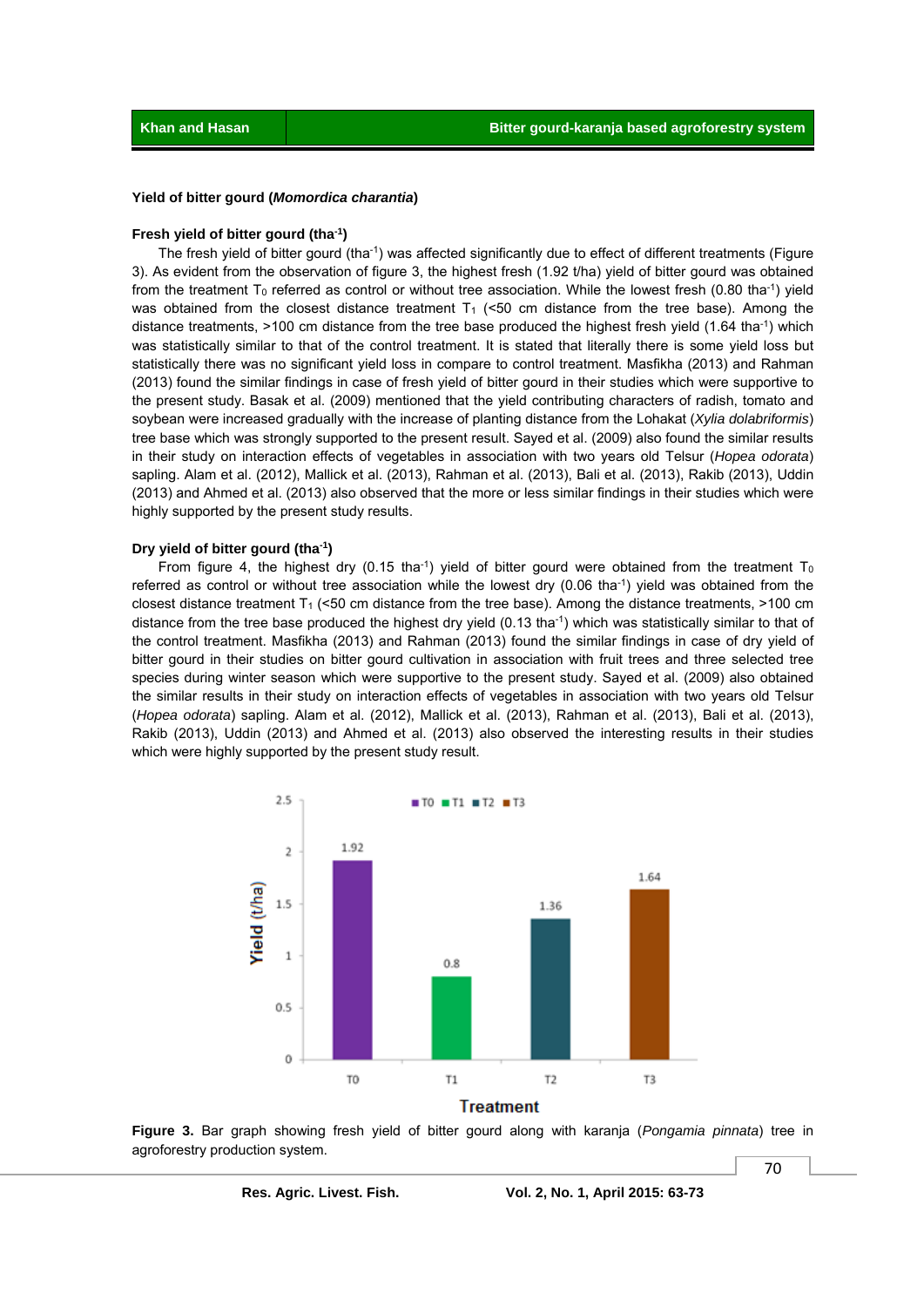

**Figure 4.** Bar graph showing dry yield (oven dry) of bitter gourd along with karanja (*Pongamia pinnata*) tree in agroforestry production system.

#### **Performance of karanja** *(Pongamia pinnata)* **tree with and without bitter gourd condition**

#### **Tree height (cm)**

 The height of karanja tree was significantly influenced by the interaction of bitter gourd as arable crops. The highest (45.00 cm) average height increment of sixteen (16) trees was recorded in tree without bitter gourd condition while the lowest (31.00 cm) average tree height increment was found under the tree with bitter gourd condition (Table 2). It might be due to the competition of tree and crop for nutrient, water and light in agroforestry system. The highest tree height was recorded under tree without crop situation in compare to tree with crop association that reported by Sayed et al. (2009), Basak et al. (2009), Islam et al. (2009), Alam et al. (2012), Masfikha (2013), Mallick et al. (2013), Rahman et al. (2013), Bali et al. (2013), Rakib (2013), Uddin (2013) and Ahmed et al. in their studies.

| Condition                 |               | Average Height (cm) |                  | <b>Average Girth (cm)</b> |       |           |
|---------------------------|---------------|---------------------|------------------|---------------------------|-------|-----------|
|                           | <b>Before</b> | After               | <b>Increment</b> | <b>Before</b>             | After | Increment |
| Tree with bitter gourd    | 321.00        | 352.00              | 31.00            | 20.78                     | 23.29 | 2.51      |
| Tree without bitter gourd | 325.20        | 370.20              | 45.00            | 22.10                     | 27.25 | 5.15      |

**Table 2.** Growth performance of karanja tree in association with and without bitter gourd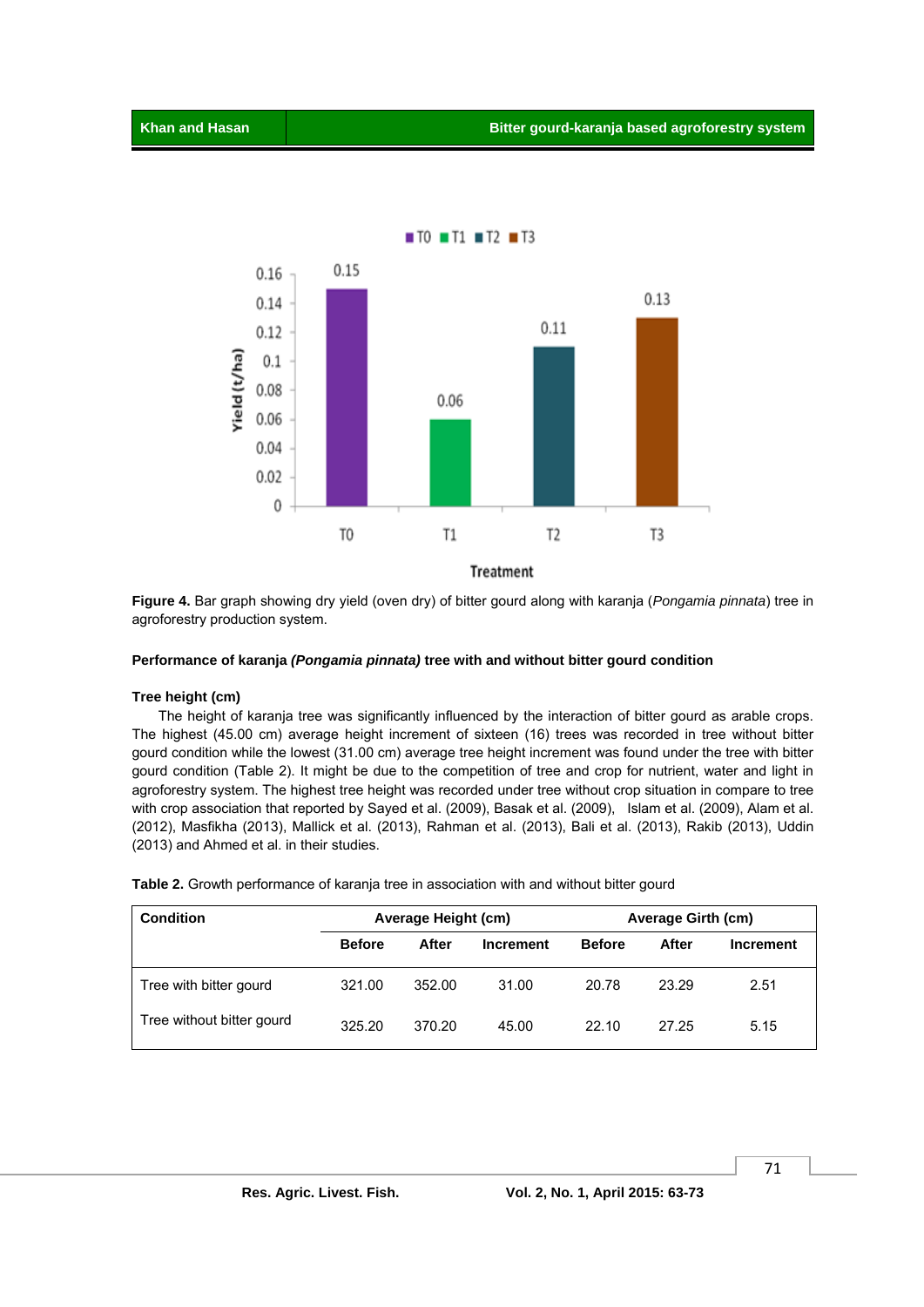#### **Girth (cm)**

 The girth of karanja tree was also significantly influenced by the growth of bitter gourd as arable crops. The highest (5.15 cm) average girth increment of sixteen (16) trees was recorded from tree without bitter gourd condition or control condition. On the other hand, the lowest (2.51 cm) average girth increment of sixteen (16) trees was found in tree with bitter gourd condition (Table 2). Similar results also found by Sayed et al. (2009), Islam et al. (2009), Alam et al. (2012), Masfikha (2013), Mallick et al. (2013), Rahman et al. (2013), Bali et al. (2013), Rakib (2013), Uddin (2013) and Ahmed et al. in their studies where they reported that the highest tree girth was recorded under tree without crop condition in compare to tree-crop combination.

## **CONCLUSION**

 From the experiment it is observed that growth and yield of bitter gourd gradually decreased with decreasing distance towards the tree base. Growths of any vegetables are directly related with moisture availability in soil but in agroforestry system where a competition occurred between tree and crop for moisture beneath the tree canopy. For this reason, may be growth and yield of bitter gourd remarkably reduced beneath the tree canopy or near the tree base. However, the agroforestry practice is profitable for farmer because from the same land they can produce crop/vegetable and tree/fruit at the same time while other practices like monocropping produces only one product from the same land. Therefore, it can be concluded that agroforestry practices like bitter gourd with karanja tree is better than other practices like agriculture or monocropping system in char based farming system of Bangladesh.

## **REFERENCES**

- 1. Ahmed MN, MA Mondol, MI Hossain, A Akter and MA Wadud, 2013. Performance of kangkong under two years old akashmoni tree. Journal of Agroforestry and Environment, 7: 89-92.
- 2. Alam Z, MA Wadud and GMM Rahman, 2012. Performance of summer vegetables in char land based agroforestry system. Journal of Agroforestry and Environment, 6: 1-8.
- 3. Bali SC, MA Mondol, A Akter, Z Alam and MA Wadud. 2013. Effect of guava and lemon on the yield of okra under agroforestry system. Journal of Agroforestry and Environment, 7: 53-56.
- 4. Bangladesh Forest Department (BFD), 2013. Ministry of Environment and Forest, Government of the People's Republic of Bangladesh, Dhaka, Bangladesh.
- 5. Basak S, MK Hasan, MS Islam and MA Wadud, 2009. Performance of radish, tomato and soybean during the first year of Lohakat (*Xylia dolabriformis*) plantation. Journal of Environmental Science and Natural Resources, 2: 185-189.
- 6. Char Ishwardia union parishad, 2014. Six number Char Ishwardia union parishad office records, Sadar upazila, Mymensingh, Bangladesh.
- 7. Chowdhury EH, 1988. Human adjustment to river bank erosion hazard in the Jamuna Flood plain, Bangladesh. Human Ecology, 16: 421-437.
- 8. Food and Agriculture Organization (FAO), 1988. Tropical forestry resources assessment project (GEMD): Tropical Africa, Tropical Asia, Tropical America. Volume 4. Rome, Italy.
- 9. Gomez KA and AA Gomez, 1984. Statistical Procedures for Agricultural Research. John Wiley and Sons, New York, Chichester, Brisbane, Toronto, Singapore, pp: 139-240.
- 10. Islam F, KK Islam and MA Rahim, 2008. Performance of winter vegetables in Guava-Coconut based multistrata agroforestry system. Journal of Agroforestry and Environment, 2: 35-38.
- 11. Islam MS, MA Wadud, MK Hasan, MM Rahman and GMM Rahman, 2009. Performance of three winter vegetables in association with Telsur (*Hopea odorata*). Journal of Agroforestry and Environment, 3: 73-76.
- 12. Mallick E, MA Wadud and GMM Rahman, 2013. Strawberry cultivation along with Lohakat (*Xylia dolabriformis*) tree as agroforestry system. Journal of Agroforestry and Environment, 7: 1-6.
- 13. Masfikha M, 2013. Performance of bitter gourd in association with three fruit trees during winter season. M.S. Thesis, Department of Agroforestry, Bangladesh Agricultural University, Mymensingh.